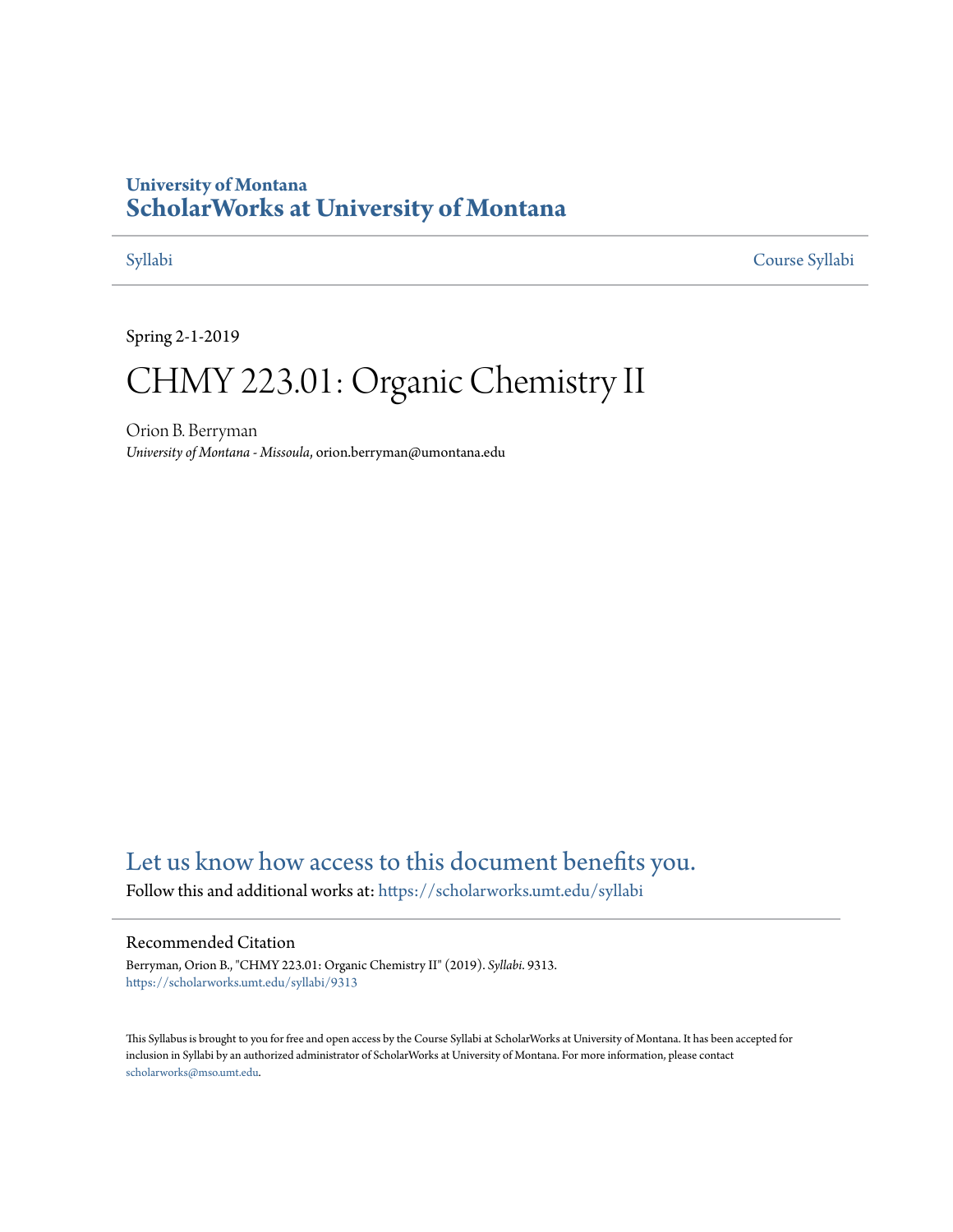# **CHMY 223: ORGANIC CHEMISTRY II (Spring)**

Instructor: Orion B. Berryman, Ph.D. Office: Chem 207; office Phone: 243-4546 Email: orion.berryman@umontana.edu Office hours: MWF 12:00 – 12:50 PM; Rm Chem 207

T.A.: Jiyu Sun Office hours: Fr 9-10 AM; Rm Chem 107 (computer lab) and recitation Th 5-6 PM; Room Chem 123 Email: jiyu.sun@umconnect.umt.edu

**Prerequisites**: Passing grade in CHMY 123, 143 or the equivalent; CHMY 221 C- or better. Organic chemistry is cumulative! Material from CHMY 221 will show up in the quizzes and exams in this course.

**Course description and objectives**: This course is a continuation of CHMY 221 and is an intensive survey of the analysis, structure, reactions and synthesis of the main classes of organic compounds. The course will begin by introducing analytical techniques and instrumentation in the form of separations, UV-Vis spectroscopy, IR spectroscopy, NMR spectroscopy and mass spectrometry. The course will then transition to the nomenclature, properties, reactions, mechanisms and synthesis of carbonyl compounds.

This course will prepare you for upper division science and engineering programs. You will also come away with an appreciation for the role of organic chemistry in medicine, industry, and biology. Specific objectives include:

- 1) Attain a molecular perspective that will enable a greater comprehension of how nature works.
- 2) Continue to familiarize yourself with organic chemistry and its language.
- 3) Acquire understanding and experience in spectroscopy to improve chemical problem solving
- 4) Be able to apply mechanism based solutions to synthesis

Text and study guides: Organic Chemistry, Jones & Fleming, 4<sup>th</sup> or 5<sup>th</sup> Ed. and the study guide (ISBN 978-0-393-93500-4) are *not required but recommended*. We follow the general outline of the textbook and it is a great resource for outside reading. The accompanying study guide gives the answers to all the problems in the book. If you already have access to another sophomore organic text then feel free to use that.

The ACS also publishes a study guide (http://shopping.na1.netsuite.com/s.nl/c.3773982/sc.11/category.191/.f) for the entire two semester sequence which *will be very useful for the final exam* as well as for the PCAT/MCAT etc.

We also recommend the Virtual Textbook of Organic Chemistry by William Reusch at Michigan State University (http://www2.chemistry.msu.edu/faculty/reusch/virttxtjml/intro1.htm). This is an outstanding resource: an online, completely free, well written and organized set of course notes and practice problems for organic chemistry.

**Homework:** We believe the best way to succeed at organic chemistry is by completing as many practice problems as possible. We will be setting frequent problems from the end of chapter problems in the Jones text. These problems will be assigned but not graded. If you can do these problems you will do fine on the quizzes and tests. Another useful resource is the online problems available from the Virtual Online Organic Textbook website:

http://www2.chemistry.msu.edu/faculty/reusch/virttxtjml/Questions/problems/indexam.htm http://www2.chemistry.msu.edu/faculty/reusch/virttxtjml/Questions/problems.htm

**Molecular model kit**: Available from the bookstore, former students, online or use your models from General Chemistry. We recommend building many of the molecules we talk about.

**Online resources:** We will be making extensive use of Moodle (http://umonline.umt.edu) to post lecture notes, additional material, take online quizzes, post quiz and exam keys and grades for the course.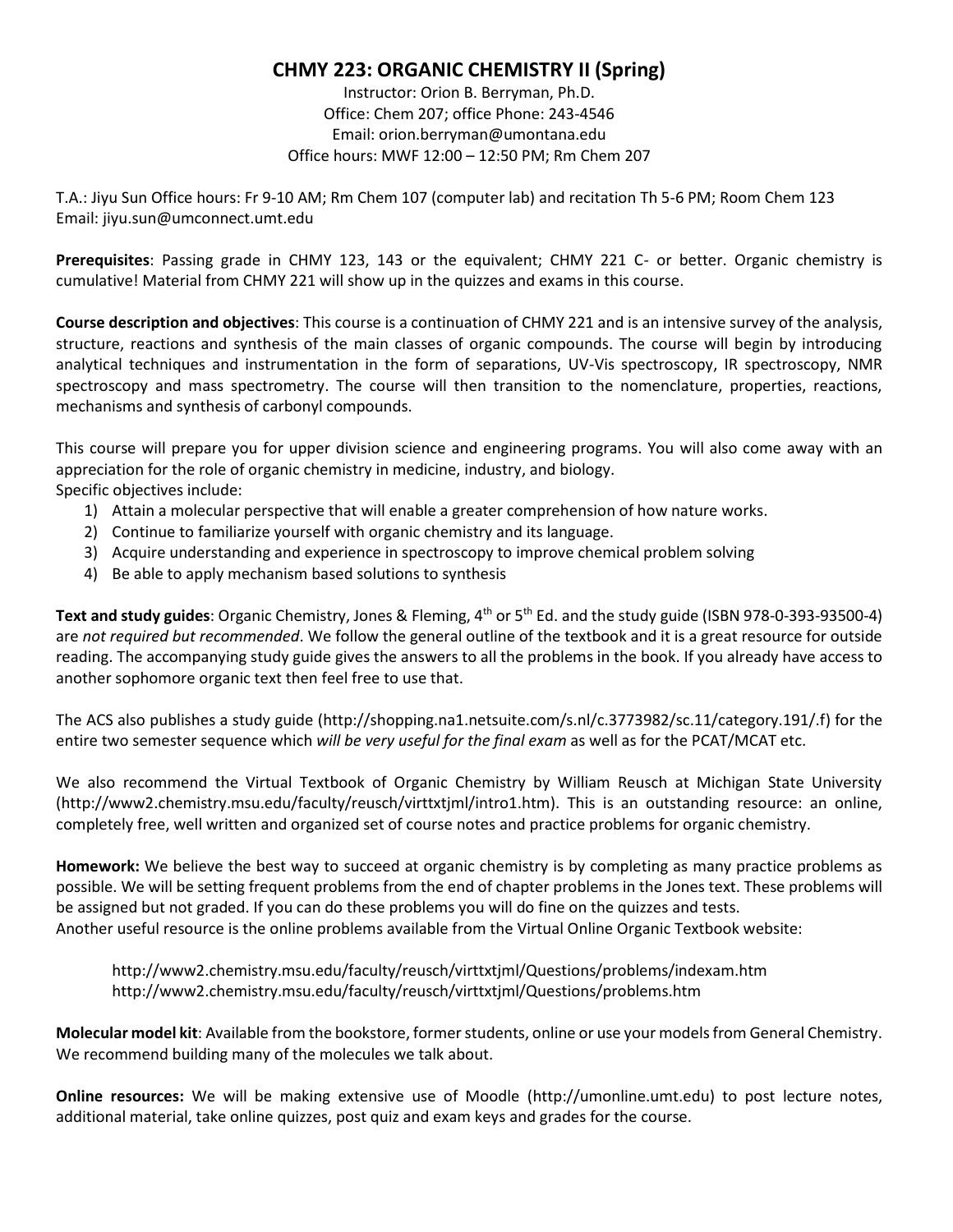**Quizzes & Exams:** There will be five in-class quizzes every other week and only three will count towards your grade. On the other Fridays after lecture, we will be giving quizzes or doing problems in class but they will not be graded and we will go over the answers to the quizzes or problems immediately after.

In addition, there will be five Moodle quizzes. You can complete them at any time during the semester. They must all be completed prior to the date of your final examination. The best way to do these quizzes is to attempt them alone like an exam. You can take the quizzes as many times as you like.

There will be four, graded, examinations. These examinations will start at 4:00 PM. *No early or late exams will be given with the exception of student athletes and examinations taken at DSS.* These exceptions only exist as such exams are proctored by other faculty and staff of the University. Exams will emphasize the material given since the previous exam but recognize that some material given earlier in the course will be required. Graded exams will be returned in class and an answer key will be posted on Moodle. If the student requests a change in grading, the exam must be left with the instructor before the student leaves the classroom on the day that the exam is returned.

A comprehensive 110 minute final exam *covering the whole year* will be given (the standard American Chemical Society (ACS) exam for the two semester sequence). The exam is multiple choice - 70 questions. *We recommend getting the study guide for this*.

**Lowest Exam Grades/Missed examinations:** The lowest examination grade will not be included in the final point total. A missed exam counts as a zero. There will be no make-up exams for the first examination missed. Make-ups are permitted for the second missed examination solely at the discretion of the instructor. No make-up will be given before the regularly scheduled quiz/examination. A make-up examination must be requested no later than the second lecture after the missed examination. The drop-lowest/make-up policy is designed for **emergencies and other infrequent, unplanned absences**. It is not designed for schedule conflicts. There will be no make-up exams for the ACS final, this exam will only be given during the assigned examination times.

# **Point Distribution and Grades**:

| Quizzes:    | 5 Moodle/5 in-class | Best 3 in-class are counted | 20 pts/20 pts each | 160 points (24.2%) |
|-------------|---------------------|-----------------------------|--------------------|--------------------|
| Exams:      | 4 in total          | Best 3 are counted          | 100 points each    | 300 points (45.5%) |
| Final exam: |                     | Score is included           | 200 points         | 200 points (30.3%) |
|             |                     |                             | Total              | 660 points         |

*There will be no chemistry questions answered during examinations or quizzes either by the instructor or the TA's.*  The course will be graded using standard grades from A, A-, B+... D-, F. Grades will correspond to scores as follows:

|                  | 614 | (93 %) |                 | 660 | (100 % | Α    |
|------------------|-----|--------|-----------------|-----|--------|------|
|                  | 594 | (90 %) | but less than   | 614 | (93%)  | А-   |
|                  | 574 | (87%)  |                 | 594 | (90 %) | B+   |
|                  | 548 | (83%)  |                 | 574 | (87%)  | B    |
|                  | 528 | (80 %) |                 | 548 | (83%)  | B-   |
| Score greater    | 508 | (77 %) |                 | 528 | (80 %) | C+   |
| than or equal to | 482 | (73%)  |                 | 508 | (77%)  | C    |
|                  | 462 | (70%)  |                 | 482 | (73%)  | $C-$ |
|                  | 442 | (67 %) |                 | 462 | (70%   | D+   |
|                  | 416 | (63 %) |                 | 442 | (67%)  | D    |
|                  | 363 | (55 %) |                 | 416 | (63%)  | D-   |
|                  |     |        | Score less than | 363 | (55 %) | F    |

**Attendance**: Attendance is not mandatory but is strongly encouraged. You are responsible for all material presented in class whether you attend or not. Lecture notes will be posted online when possible following the class period.